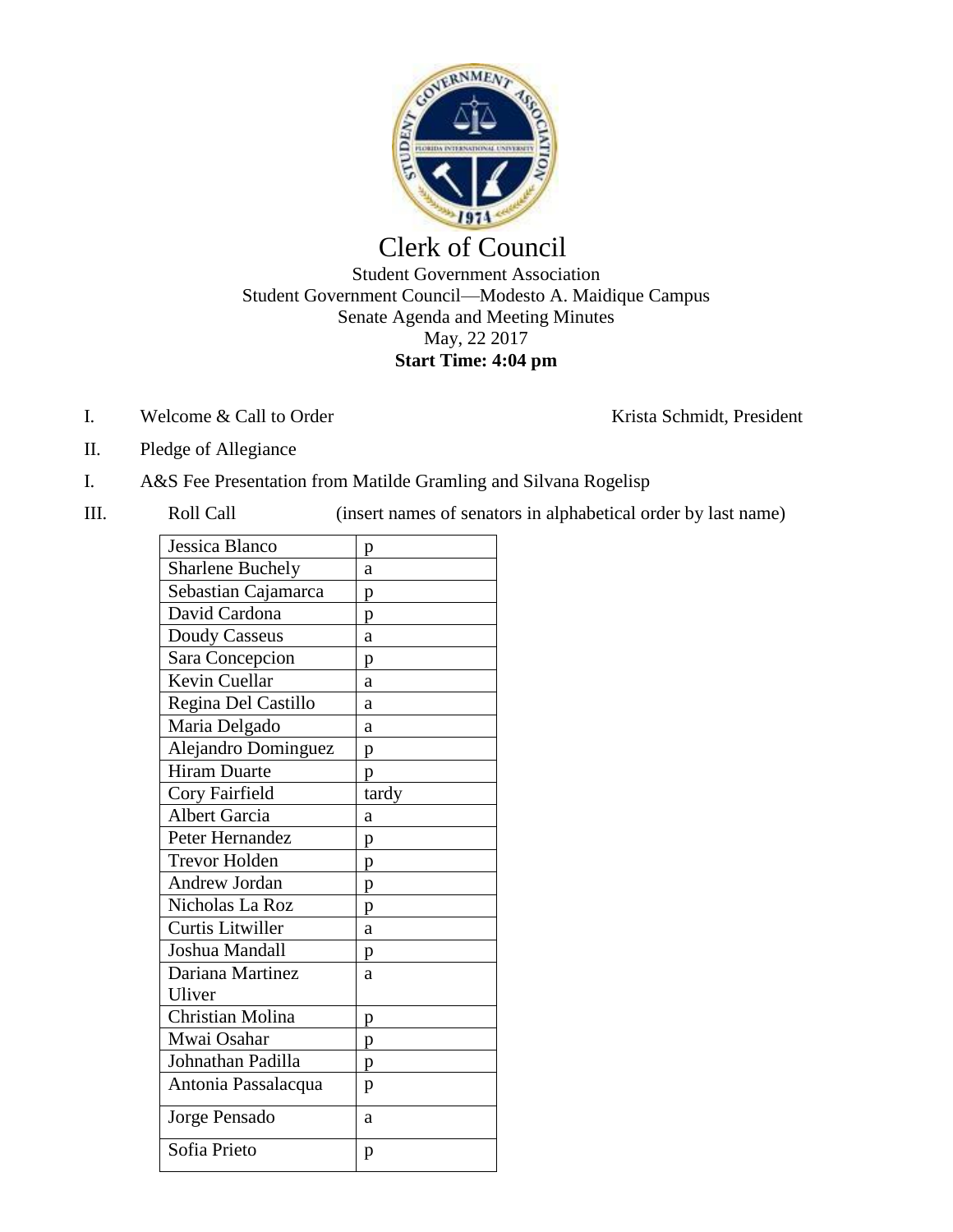| <b>Timothy Ramjattan</b> | a |
|--------------------------|---|
| <b>Kristie Reyes</b>     | p |
| Nicolas Reyes            | p |
| Francesca Riccio-        | p |
| Ackerman                 |   |
| <b>Allison Sardinas</b>  | р |
| Roger Sanchez            | p |
| Colin Thompson           | a |
| Cassidie-Anne            | p |
| Toussaint                |   |
| Paulo Vargas             | a |
| Aujanae Watson           | p |
| Cristina Williamson      | a |

## IV. Old Business

None

- V. New Business
	- A. Speaker of the Senate Election
	- President Schmidt opens the floor, Senator Prieto seconds
	- Senator Cajamarca motions for Senator Hernandez, Senator Prieto seconds. Senator Hernandez accepts.
	- Senator Watson nominates Senator Passalacqua and Senator Riccio-Ackerman seconds. Senator Passalacqua accepts.
	- President Schmidt closes floor for nominations
	- Senator Hernandez Speech:

-Senator Reyes motions to extend questions for Senator Hernandez for 2 more minutes, Senator Molina seconds.

-Senator Reyes motions to extend questions for 3 more minutes. Senator Molina seconds. Everyone said "aye"

-Senator Osahar motions to extend for 2 more minutes. Senator Molina seconds. Senate votes 19 "aye" 3 "nay" (Senator Duarte, Senator Padilla, Senator Reyes)

-Senator Concepcion motions to extend questions for 5 more minutes. Senator Molina seconds. Everyone said "aye"

● Senator Passalacqua:

-Senator Molina motions to have a TEN minute discussion…..motion was striked